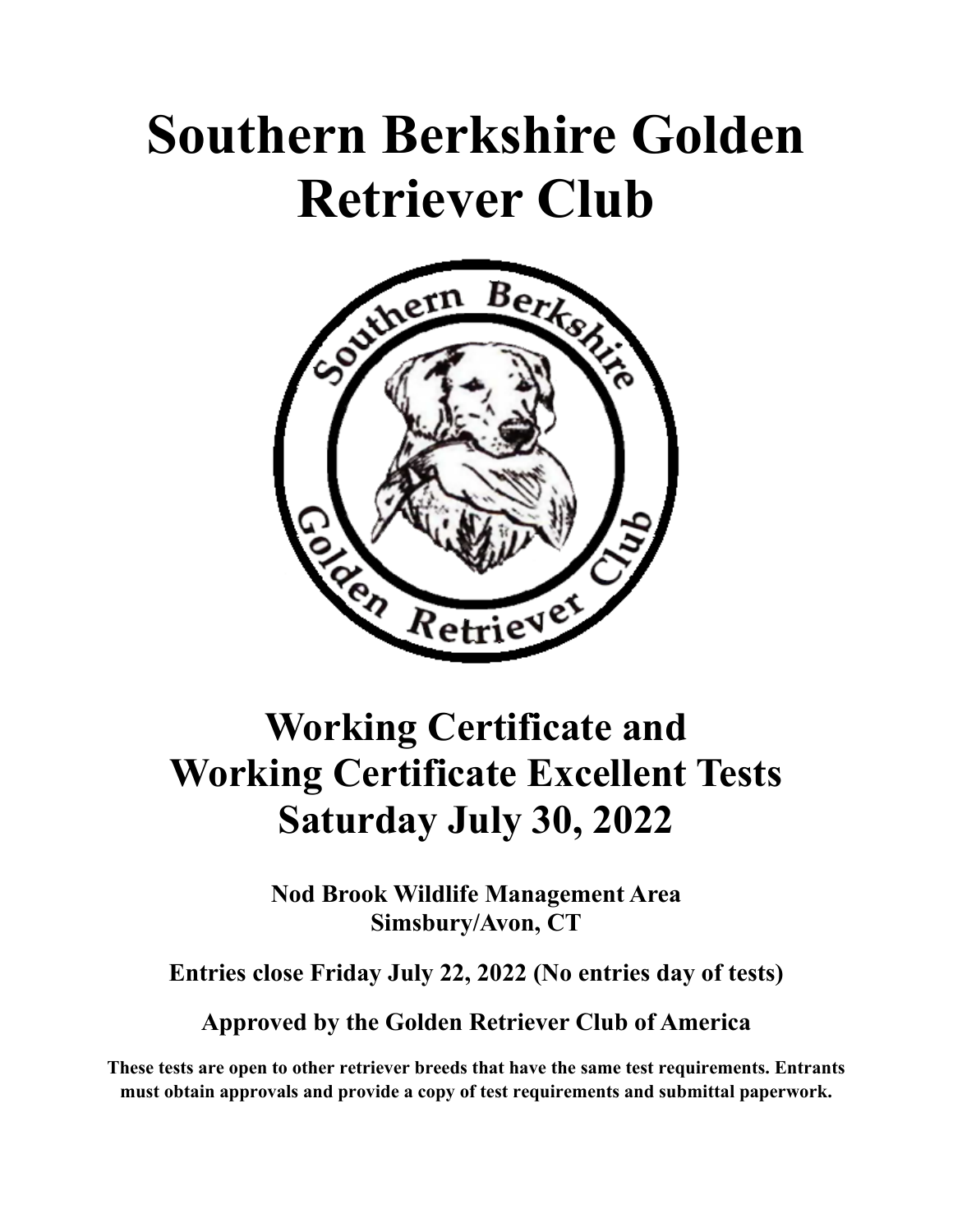# **Southern Berkshire Golden Retriever Club 2022 Working Certificate and Working Certificate Excellent Tests**

**Test Chair: Carmen Kuegler Test Secretary: Michael Book 635 N Stone St West Suffield CT 06093 sunfiregold@yahoo.com** 

## **Additional Committee Members: Dawn Terrill, Kristen Garra, Todd Davis & Mary Couture**

**Judges: Marshall Richard & Paula Richard** 

**Game: Ducks on land & water Wingers may be used for the WCX Dogs cannot be cross-entered in WC & WCX Entry Fees: WC \$40, WCX \$45** 

# **All Golden Retriever entrants must include a copy of the dog's AKC registration certificate with the entry form.**

**The certificate issued date can be deleted, if desired.** 

### **TEST STARTS AT 8 AM**

#### **Many stores & restaurants nearby for lunch.**

**Need more information? Contact Test Secretary at sunfiregold@yahoo.com Rules and Regulations for the GRCA WC and WCX tests can be found at: https://grca.org/wp-content/uploads/2016/02/WC-WCX-Rules-Changes-12-2015.pdf**

**Directions: 1.5 miles north on Routes 10/202 from its intersection with Route 44**  in Avon CT. Entrance to the Nod Brook Wildlife Management Area is from the<br>Tower Business Park entrance on the right (coming from the south) just past the<br>Simsbury town line. Look for the brick walls. Turn right after the

**GPS address is 82 Hopmeadow St, Simsbury CT.**